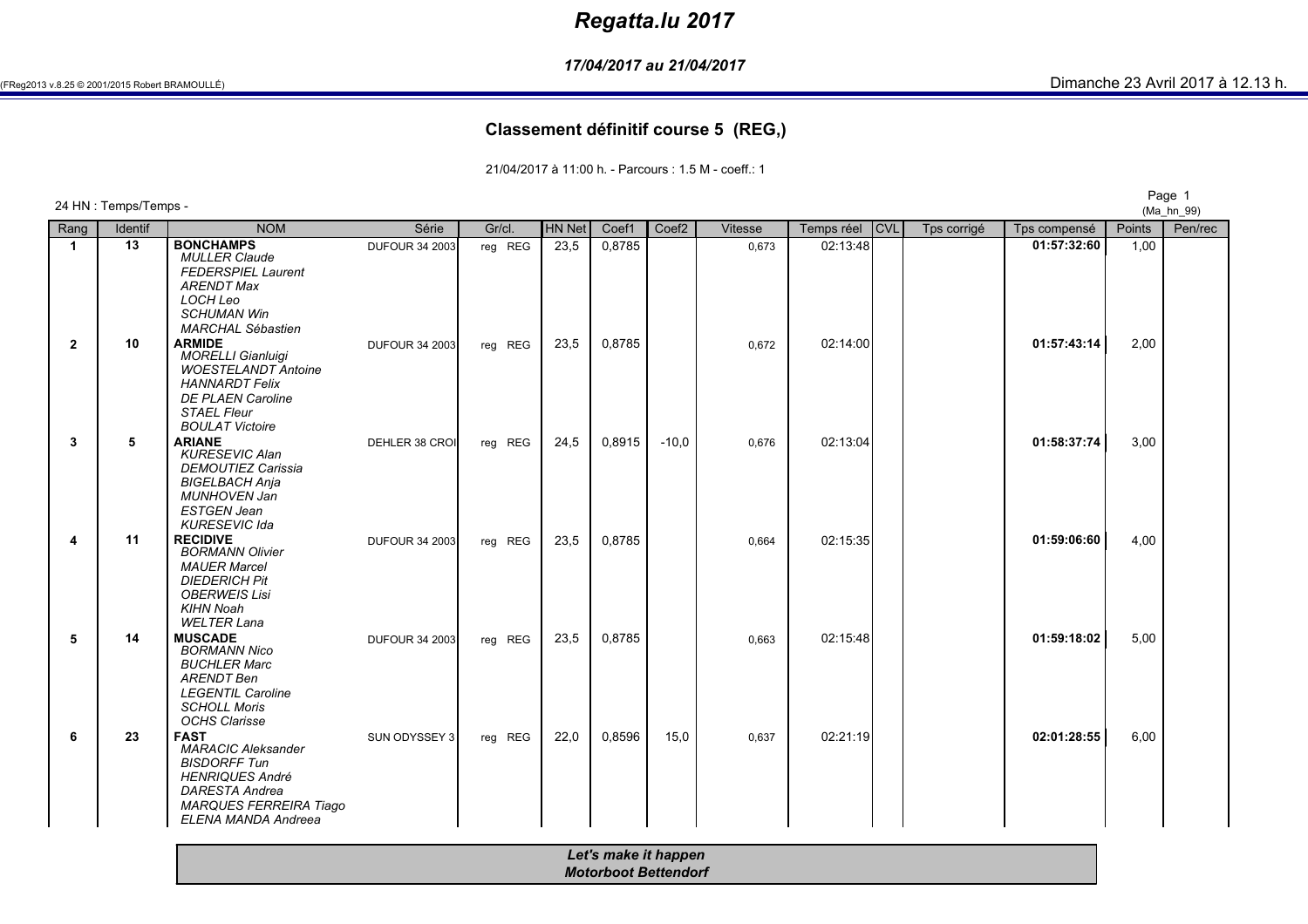# **Classement définitif course 5 (REG,)**

| Rang           | Identif        | <b>NOM</b>                                                                                                                                                               | Série                 | Gr/cl.  | <b>HN Net</b> | Coef1                | Coef <sub>2</sub> | Vitesse | Temps réel | <b>CVL</b> | Tps corrigé | Tps compensé | Points |
|----------------|----------------|--------------------------------------------------------------------------------------------------------------------------------------------------------------------------|-----------------------|---------|---------------|----------------------|-------------------|---------|------------|------------|-------------|--------------|--------|
| $\overline{7}$ | 15             | TOC TOC<br><b>LORENZI Philippe</b><br><b>HANNART Arthur</b>                                                                                                              | <b>DUFOUR 34 2003</b> | reg REG | 23,5          | 0,8785               |                   | 0,646   | 02:19:15   |            |             | 02:02:19:87  | 7,00   |
|                |                | <b>BERTINO Valerio</b><br><b>BELLAC Victoire</b><br><b>MITCHELL Laetitia</b><br><b>FIORUCCI Emma</b>                                                                     |                       |         |               |                      |                   |         |            |            |             |              |        |
| 8              | 18             | <b>ADONARA</b><br><b>MAGRINI Gian Marco</b><br><b>KEDDARI Fahim</b><br><b>XHONNEUX Cedric</b><br><b>BERNA Julien</b><br><b>BOLLAERT Nathan</b>                           | SUN FAST 35 AR        | reg REG | 23,0          | 0,8721               | 5,0               | 0,642   | 02:20:17   |            |             | 02:02:20:47  | 8,00   |
| 9              | 21             | <b>BOUSQUET Jean</b><br>COYOTE<br><b>CHRISTNACH Claude</b><br><b>DEISCHTER Ralph</b><br><b>BUCCI Ines</b><br>VAN DEN ABEELE Lucas                                        | SUN ODYSSEY 3         | reg REG | 22,0          | 0,8596               | 15,0              | 0,631   | 02:22:42   |            |             | 02:02:39:90  | 9,00   |
| 10             | $\overline{7}$ | VAN DEN ABEELE Chloé<br><b>DRATWICKI Sam</b><br><b>BREIZ ATAO</b><br><b>PETRY Roger</b><br><b>ZENNER Guy</b><br><b>GRUHLKE Guillaume</b>                                 | DUFOUR 385            | reg REG | 24,0          | 0,8850               | $-5,0$            | 0,646   | 02:19:25   |            |             | 02:03:23:03  | 10,00  |
| 11             | 4              | <b>SANDT Nils</b><br><b>MERTZIG Christophe</b><br><b>AREND Pit</b><br><b>BECHTOLD Pit</b><br><b>MEN GO</b>                                                               | SUN ODYSSEY 3         | reg REG | 25,0          | 0,8982               | $-15,0$           | 0.652   | 02:18:01   |            |             | 02:03:57:99  | 11,00  |
|                |                | <b>HAAN Laurent</b><br><b>HOFFMANN Claude</b><br><b>TATALIDIS Clara</b><br><b>ESTGEN Nicolas</b><br><b>CAMES Mariko</b><br><b>SEKULIC Katia</b><br><b>SCHMITZ Marion</b> |                       |         |               |                      |                   |         |            |            |             |              |        |
| 12             | 12             | <b>L'AIGLE</b><br><b>BRAUN Roger</b><br><b>CECHMANEK Dominique</b><br><b>DONVEN Céline</b><br><b>THULL Claire</b><br><b>BAST Julien</b>                                  | <b>DUFOUR 34 2003</b> | reg REG | 23,5          | 0,8785               |                   | 0.631   | 02:22:34   |            |             | 02:05:14:69  | 12,00  |
| 13             | $\overline{2}$ | <b>ORELLANA Alessandro</b><br><b>BACHI-BOUZOUK</b><br><b>THIRY Manuel</b><br><b>GEISEN Raoul</b><br><b>WINCKEL Todd</b><br><b>WENGLER Lena</b><br><b>KOEUNE Olivier</b>  | FIRST 36.7 GTE        | reg REG | 26,5          | 0,9188               | $-30,0$           | 0,660   | 02:16:20   |            |             | 02:05:15:78  | 13,00  |
|                |                |                                                                                                                                                                          |                       |         |               | Let's make it happen |                   |         |            |            |             |              |        |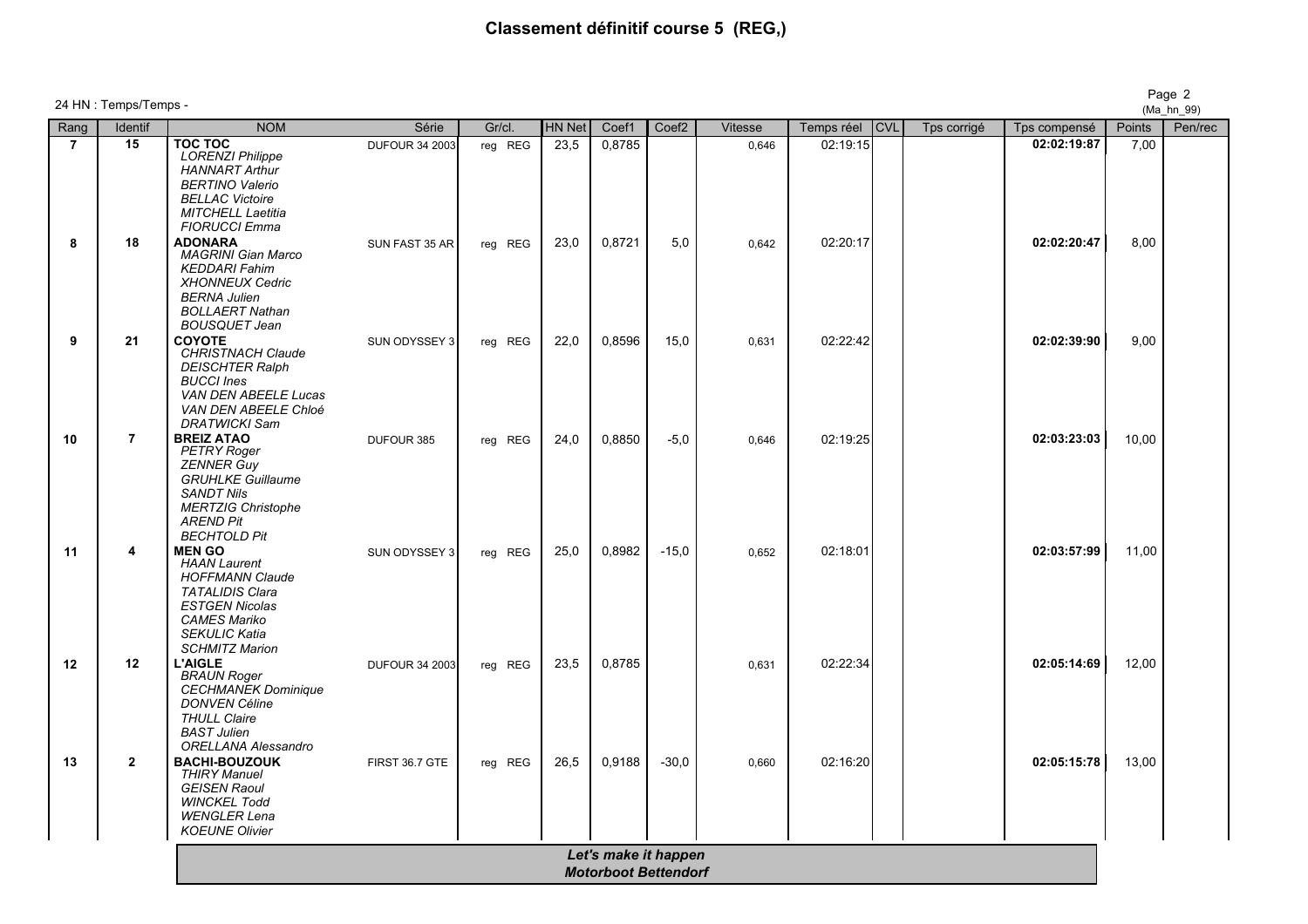# **Classement définitif course 5 (REG,)**

|      | 24 HN : Temps/Temps - |                                                                                                                                                                                                             |                       |         |               |                                                     |                   |         |            |            |             |              |        | Page 3<br>(Ma_hn_99) |
|------|-----------------------|-------------------------------------------------------------------------------------------------------------------------------------------------------------------------------------------------------------|-----------------------|---------|---------------|-----------------------------------------------------|-------------------|---------|------------|------------|-------------|--------------|--------|----------------------|
| Rang | Identif               | <b>NOM</b>                                                                                                                                                                                                  | Série                 | Gr/cl.  | <b>HN Net</b> | Coef1                                               | Coef <sub>2</sub> | Vitesse | Temps réel | <b>CVL</b> | Tps corrigé | Tps compensé | Points | Pen/rec              |
| 14   | $\mathbf{1}$          | <b>TOMASSON Tumi</b><br><b>ECOS</b><br><b>KLEPPER Marc</b><br><b>THILL Guillaume</b><br><b>HENSCHEN Isabelle</b><br>JANS Lisa<br><b>PORDAN Melissa</b><br><b>LENTZ Yannick</b><br><b>NEISES Diane</b>       | <b>BAVARIA 38 MAT</b> | reg REG | 28,5          | 0,9479                                              | $-50,0$           | 0.674   | 02:13:36   |            |             | 02:06:38:37  | 14,00  |                      |
| 15   | ${\bf 24}$            | <b>LANA LUCAS JEISS</b><br><b>WEBER Fränk</b><br><b>HAUPERT Christophe</b><br><b>DE OLIVEIRA Eric</b><br><b>CAYOTTE Lucie</b><br><b>OBERWEIS Noah</b><br><b>DREISBACH Leo</b><br><b>CLOOSTERMANNS Eva</b>   | OCEANIS 393 PT        | reg REG | 21,0          | 0,8475                                              | 25,0              | 0,590   | 02:32:25   |            |             | 02:09:10:39  | 15,00  |                      |
| 16   | 17                    | <b>ARVAYA</b><br><b>HORNBECK Guy</b><br><b>REUTER Manu</b><br>DI VORA Sophie<br><b>ADROVIC Ajlin</b><br><b>JASAROVIC Alisa</b><br>POLINI Claudia                                                            | SUN ODYSSEY 3         | reg REG | 23,5          | 0,8785                                              |                   | 0,590   | 02:32:26   |            |             | 02:13:54:76  | 16,00  |                      |
| 17   | 8                     | <b>MUTINE</b><br><b>MORO</b> Sergio<br><b>LAMBOT Christophe</b><br><b>MC MAHON Kristine</b><br><b>MORO Juliette</b><br><b>LAMBOT</b> Emelie<br><b>COCQUEBERT Eloise</b>                                     | OCEANIS 37 GTE        | reg REG | 24,0          | 0,8850                                              | $-5,0$            | 0,589   | 02:32:55   |            |             | 02:15:19:88  | 17,00  |                      |
| 18   | 9                     | <b>SKERZO</b><br><b>HENGEN Francis</b><br><b>MATTIUSSI Ernest</b><br><b>THEIN Xavier</b><br><b>HECKEMANNS Amandine</b><br><b>VAN DE WINCKEL Estelle</b><br><b>SCHROEDER Nathalie</b><br><b>MARI Aurélie</b> | OCEANIS 37 GTE        | reg REG | 24,0          | 0,8850                                              | $-5,0$            | 0,578   | 02:35:41   |            |             | 02:17:46:79  | 18,00  |                      |
| 19   | 22                    | <b>MARACAIBO</b><br><b>WETZ Robert</b><br><b>KREMER Marie-France</b><br><b>SCHAAF Julie</b><br><b>WEBER Sophie</b><br><b>MALGET Cathy</b><br><b>MUSMANN Jill</b>                                            | SUN ODYSSEY 3         | reg REG | 22,0          | 0,8596                                              | 15,0              | 0,556   | 02:41:55   |            |             | 02:19:11:01  | 19,00  |                      |
| 20   | 3                     | <b>MOZAIC</b><br><b>EMONTS Roger</b><br>SOCARD Hervé<br><b>XHONNEUX Anne Catherine</b>                                                                                                                      | HANSE 375 E           | reg REG | 26,5          | 0,9188                                              | $-30,0$           | 0,580   | 02:35:18   |            |             | 02:22:41:38  | 20,00  |                      |
|      |                       |                                                                                                                                                                                                             |                       |         |               | Let's make it happen<br><b>Motorboot Bettendorf</b> |                   |         |            |            |             |              |        |                      |